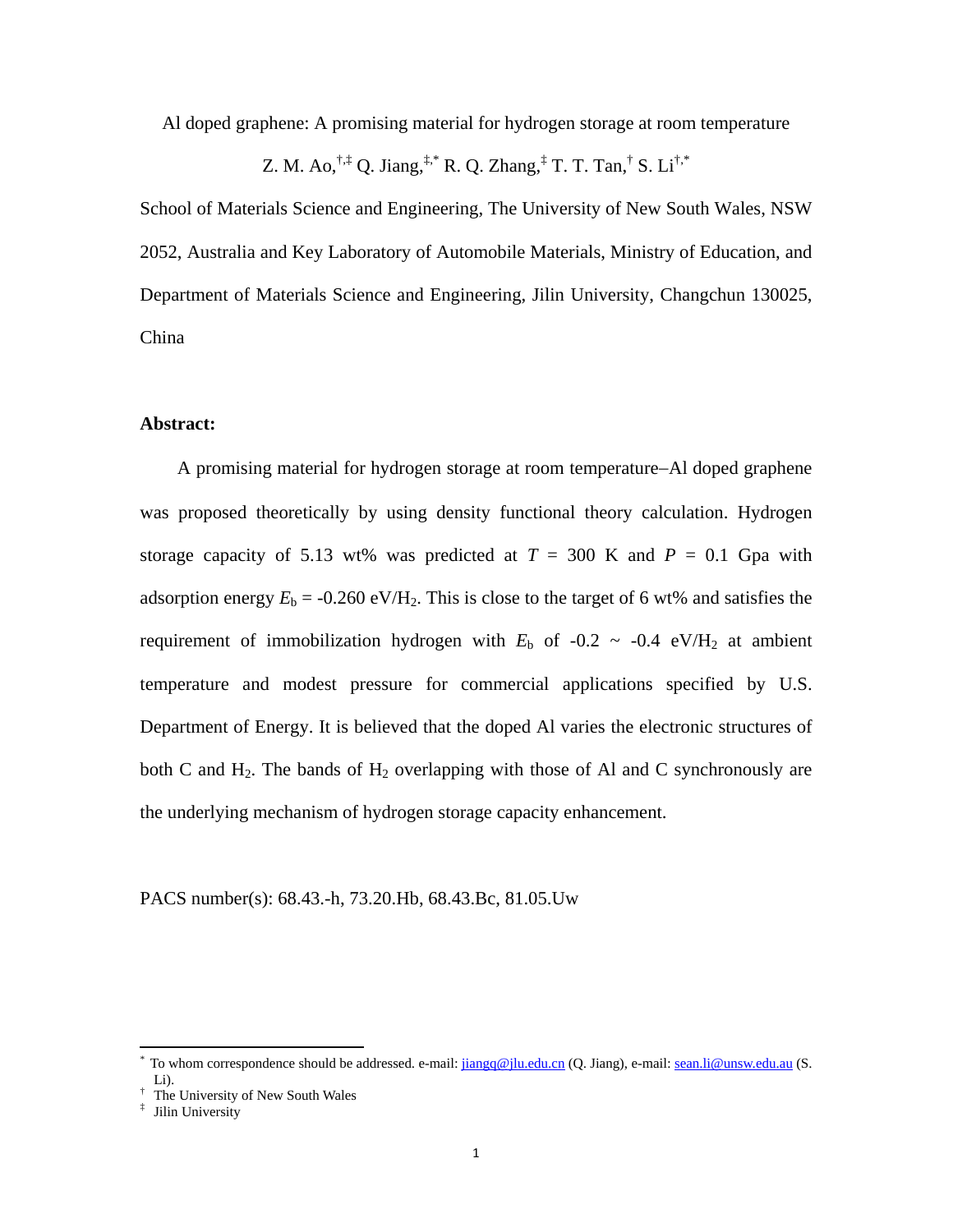### **I. INTRODUCTION**

In recent years, hydrogen-based fuel systems have been considered to be a highly important topic of research for future energy schemes as hydrogen is a more efficient fuel in comparison to the existing carbonaceous fossil fuels.<sup>1, 2</sup> Despite many recent technological developments in the hydrogen-based fuel systems, it is still an enormous challenge to have a safe and efficient reversible hydrogen storage systems at ambient conditions.<sup>2</sup> One of the possible ways for such storage is the efficient hydrogen adsorption/desorption in a controllable system. Carbon based materials are candidates for such a purpose. Although several mechanisms of hydrogen storage through both physisorption and chemisorption have been proposed, $3-7$  most of these efforts are far to reach the target of 6 wt% and immobilization hydrogen with binding strength of  $-0.2 \sim -1$  $0.4 \text{ eV/H}_2$  at ambient temperature and modest pressure for commercial applications specified by U.S. Department of Energy (DOE).

With density functional theory (DFT) simulations, it was predicted that a single ethylene molecule can form a stable complex with two transition metals, thus adsorbing ten  $H_2$  molecules and lead to a high storage capacity of  $\sim$ 14 wt%.<sup>8</sup> In addition, the highest H2 storage capacity of 13 wt% in a fullerene cage with twelve Li atoms capped onto the pentagonal faces was calculated.<sup>9</sup> This system has average adsorption energy  $E_b = -0.075$ eV/H<sub>2</sub>. However, all the DFT results are in the ideal condition at the temperature of  $T = 0$ K, their performances at the DOE specified operation conditions are unclear.

Since carbon nanostructures have high surface areas, and thermal stability along with unique mechanical properties, improvement of their adsorption capacity by suitable modification would be of immense interest.<sup>3-9</sup> Thus, the storage of hydrogen molecules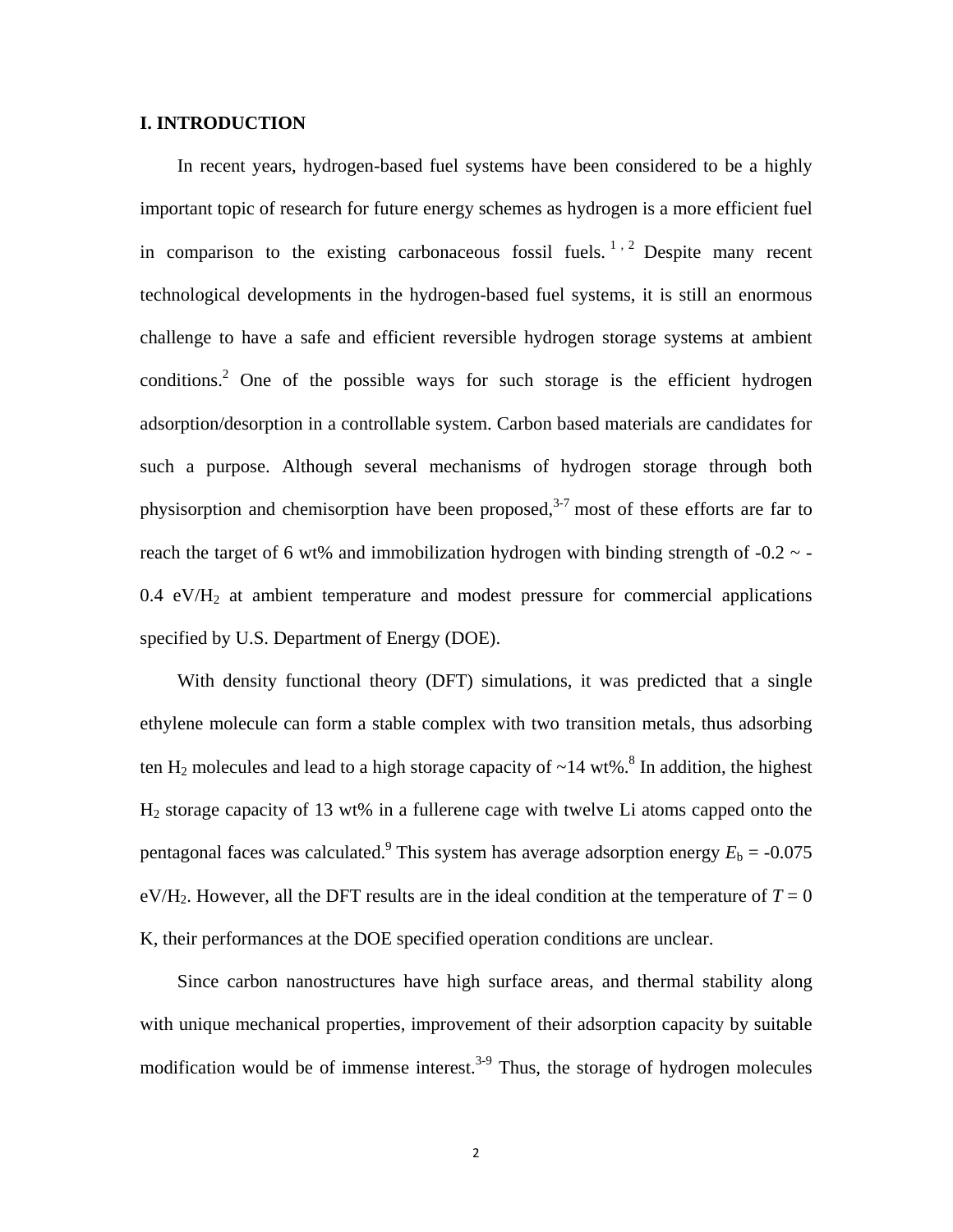by carbon nanostructures is still an important issue and deserves more attention. For example, the potential of graphene as hydrogen storage materials through doping is investigated. The advantages of graphene are: (1) a large surface for hydrogen adsorption, (2) economical and scalable production,<sup>10</sup> and (3) the strongest material ever measured.<sup>11</sup>

On the other hand, the prospect of  $\text{AlH}_3$  and related aluminum hydrides as hydrogen storage materials have recently become the focus of renewed interest  $^{12, 13}$  as their potentially large hydrogen capacity of  $\sim$ 10 wt%. These materials are thermodynamically unstable in ambient, but it is kinetically stable without much lost of hydrogen for years. However, extremely high hydrogen pressure (exceeding 2.5 GPa) is required to load up the hydrogen. While these hydrides possess a small negative enthalpy of formation,<sup>13</sup> for practical applications there remains the critical issue of a large hydrogen removal energy that hinders the H-desorption process. The origin of this energy barrier lies in the rather strong mixed ionic and covalent bonds  $^{13}$  formed between Al and H. In order for AlH<sub>3</sub> to become a feasible H-storage material, it is essential to develop a technique to significantly reduce the hydrogen removal energy and thus enable a controllable kinetics for hydrogen desorption.

However, there is another way for metallic atoms to storage hydrogen, which is further decreasing the interaction between Al and H. In this way, the weak chemisorption can be changed into strong physisorption. For physisorption of hydrogen storage, it requires a strong interaction between  $H_2$  molecule and the materials on the surface with an area as large as possible. These superior characteristics of graphene and Al for hydrogen storage lead to an attempt of Al doped graphene to consolidate these advantages and to see whether graphene can take the role to weaken the interaction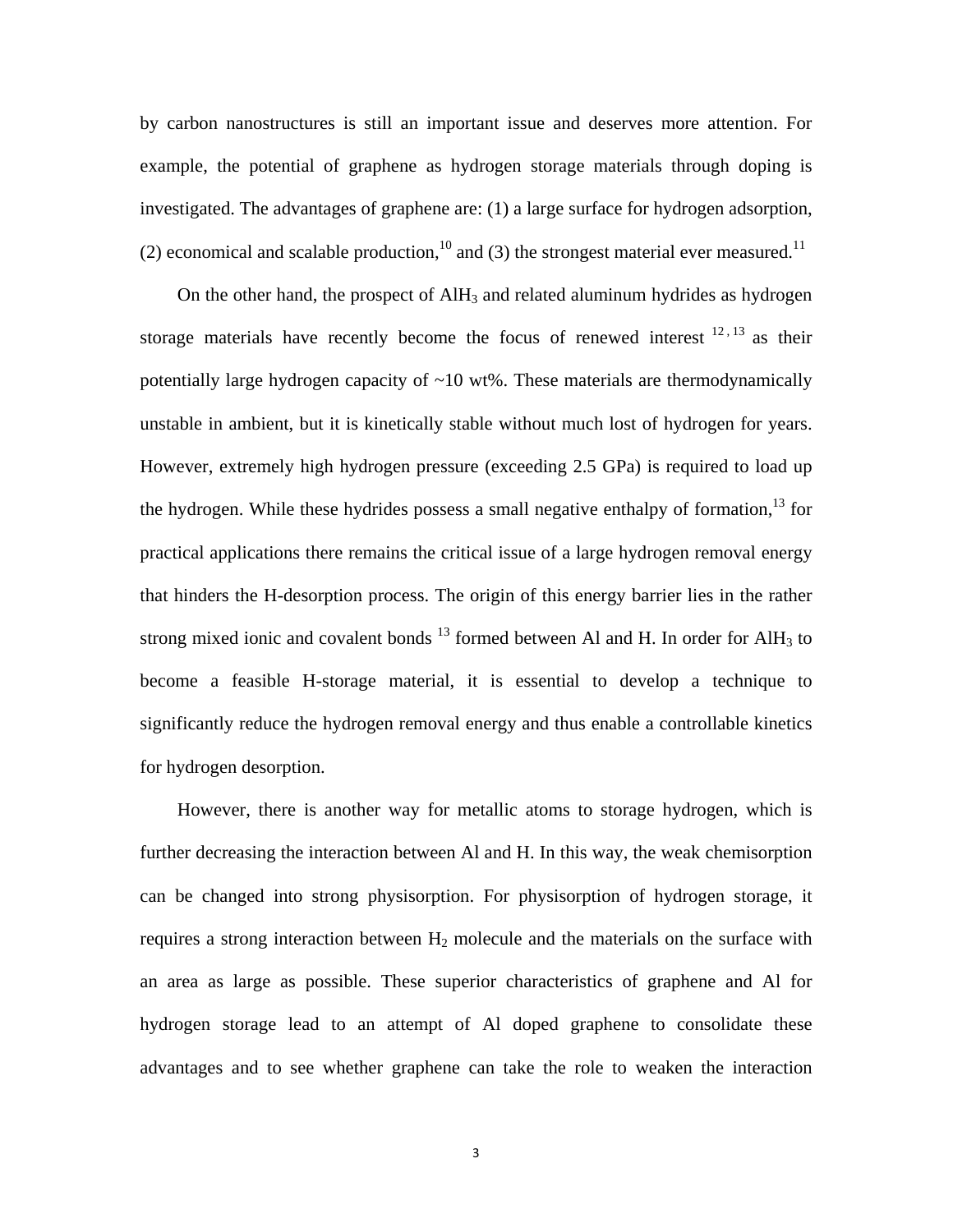between Al and H or Al can take the role to enhance the adsorption of  $H_2$  on graphene. In this work, the adsorption behavior of  $H_2$  in Al doped graphene was studied by DFT calculation. In addition, we processed the *ab initio* molecular dynamics (MD) calculation to investigate the effects of temperature and pressure on the corresponding adsorption and desorption abilities of this system on hydrogen storage system.

## **II. CALCULATION METHODOLOGY**

All DFT calculations are performed in  $Dmol<sup>3</sup> code.<sup>14</sup> Previous studies<sup>15,16</sup> have$ shown that the local density approximation (LDA) prediction of the physisorption energies of  $H_2$  on the surface of graphite and carbon nanotubes are in good agreement with experiments. The reliability of LDA can be ascribed to the following facts:<sup>15</sup> (1) When the electron densities of  $H_2$  and graphene overlap weakly, the nonlinearity of the exchange-correlation energy density functional produces an attractive interaction even in the absence of electron density redistribution; (2) The overestimated binding energy by LDA <sup>17,18</sup> may compensate for the insufficient account of van der Waals interactions.<sup>15</sup> In contrast, DFT calculation using a uniform generalized gradient approximation (GGA) produced a purely repulsive interaction. Using a GGA-PW91 functional, a repulsive interaction between  $H_2$  and a graphene layer and also between  $H_2$  and a (6,6) carbon nanotube was obtained.<sup>19</sup> This contradicts the experimental findings.<sup>20</sup> It was noted that LDA calculations well reproduce the empirical interaction potentials between graphitic layers and also in the other graphitic systems for distances near to the equilibrium separation although the LDA is not able to reproduce the long-range dispersion interaction.<sup>21</sup> Therefore, LDA is used to implement the task of this work. To ensure the calculated results being comparable, the identical conditions are employed for the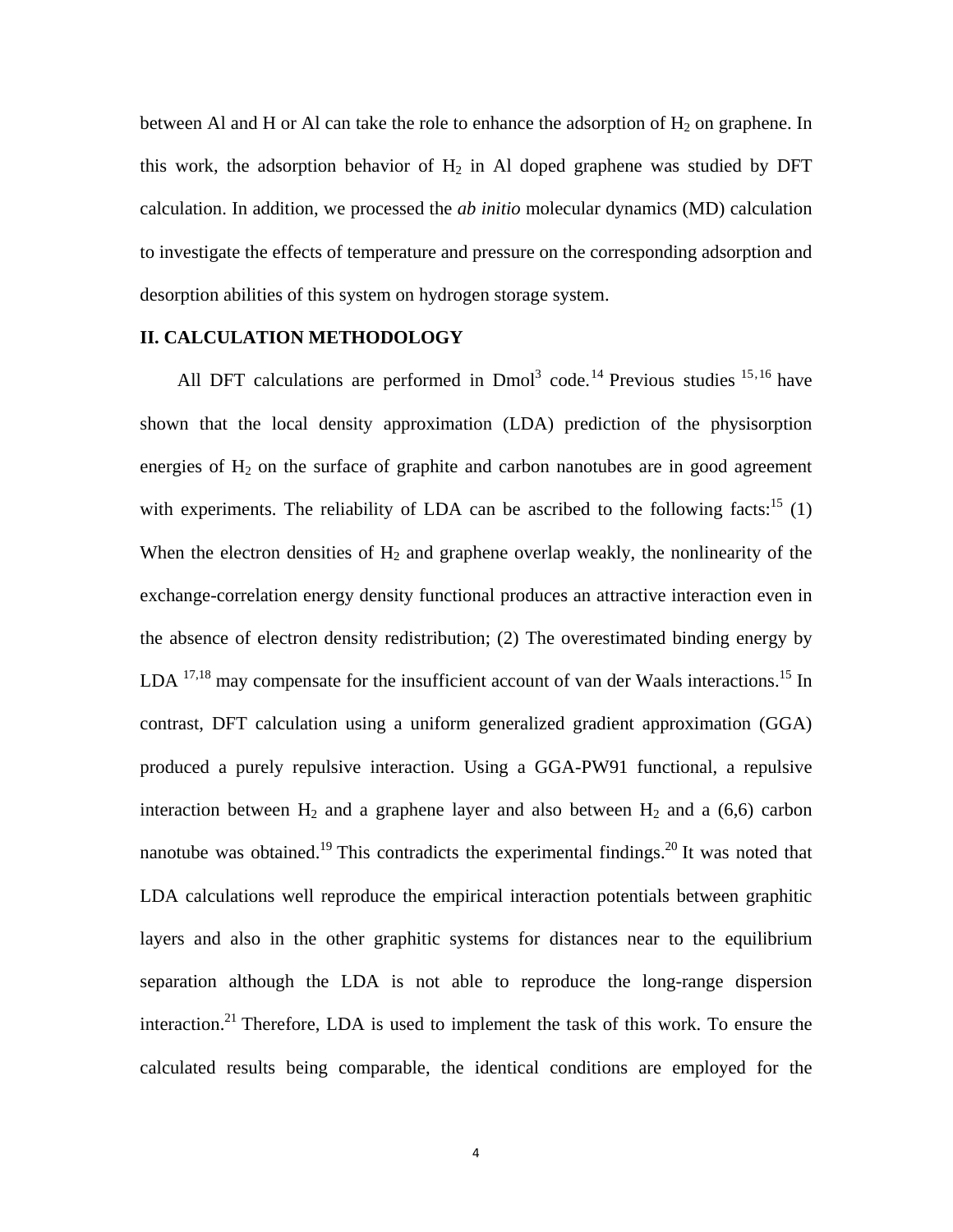isolated H2 molecules and the graphene, and also the adsorbed graphene system. The *k*point is set to  $6\times6\times2$  for all slabs, which brings out the convergence tolerance of energy of  $1.0\times10^{-5}$  hartree (1 hartree = 27.2114 eV), and that of maximum force is 0.002 hartree/Å.

In the simulation, three-dimensional periodic boundary condition is taken and H−H bond length is set to  $l_{\text{H-H}} = 0.74 \text{ Å}$ , which is consistent with the experimental results.<sup>22</sup> The graphene used in our simulation consist of a single layer of  $3\times3$  supercell with a vacuum width of 12 Å to minimize the interlayer interaction. Further increasing of the vacuum width has only negligible consequence on the simulated results but is great at the expense of computation. All atoms are allowed to relax in all energy calculations. The adsorption energy  $E<sub>b</sub>$  between the  $H<sub>2</sub>$  gas molecule and graphene is defined as,

$$
E_b = E_{H2+graphene} - (E_{graphene} + E_{H2})
$$
\n<sup>(1)</sup>

where the subscripts  $H_2$ +graphene, graphene, and  $H_2$  denote the adsorbed system, isolated graphene and H2 molecules, respectively.

For the Al doped graphene, the concentration of Al is 12.5 at% with the additional constraining that there is only one Al atom per graphene hexagonal ring (Fig. 1) to avoid the doped metal Al atoms clustering on graphene.<sup>23</sup> For  $H_2$  adsorption on the Al doped graphene, there are 4 top sites of T1, T2, T3 and T4, and 3 bridge sites of B1, B2 and B3, and 2 center sites of C1 and C2, as shown in Fig. 1. (In this figure, a larger simulation cell is given in order to better display the different adsorption sites on the Al doped graphene. In actual simulation, the simulation cell is taken as large as Fig. 2.) At each adsorption site, there are two highly symmetrical adsorption configurations, namely  $H_2$ molecule resides parallel or perpendicular to the graphene surface. Therefore, together 18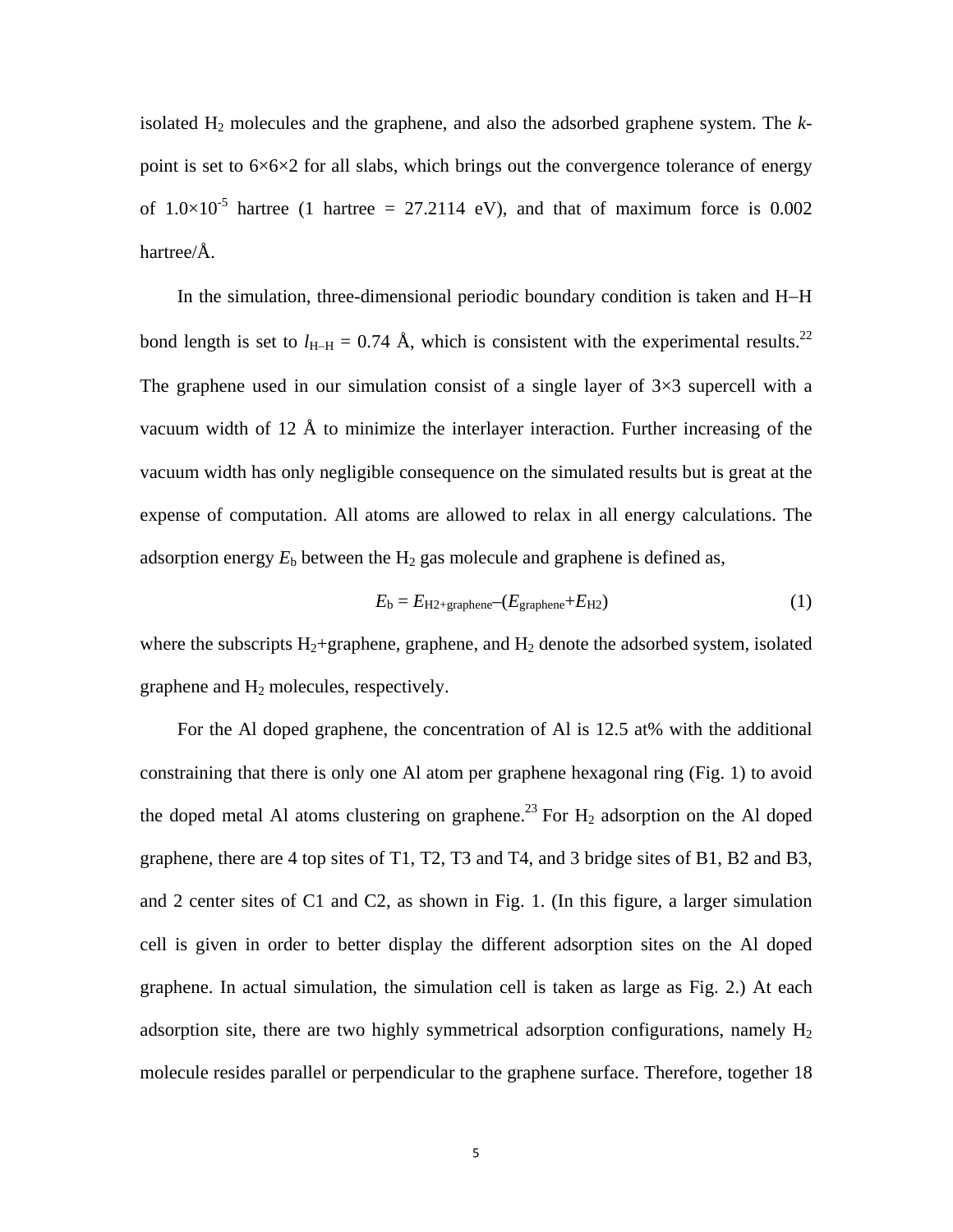adsorption configurations for  $H_2$  adsorbed on the Al doped graphene are present.

Due to the periodicity of  $H_2$  adsorbed in intrinsic graphene or Al doped graphene systems, we have selected a unit cell with eight C atoms and one  $H_2$  or seven C atoms, one Al atom and one  $H_2$  (see Fig. 2). If we place a  $H_2$  at any location of the cell, the distance from this  $H_2$  to other  $H_2$  molecules in the nearest cells is 4.920 Å. This large separation, compared to the bond length of  $H_2$  (0.740 Å), would ensure that there is no interaction between  $H_2$  molecules in the different cells.<sup>24</sup>

To measure  $H_2$  adsorption capability of Al doped graphene at room temperature and modest pressure, we performed *ab initio* MD calculation with CASTEP (Cambridge Sequential Total Energy Package) code based on the structure obtained by DFT above, which utilizes plane-wave pseudopotential to perform first principle quantum mechanics calculations.<sup>25</sup> LDA with the Ceperley-Alder-Perdew-Zunger (CAPZ) function  $26.27$  was employed as exchange-correlation functions, cutoff energy  $E_c = 280$  eV and *k*-points is 6×6×2. Each MD simulation was performed in *NPT* statistical ensemble, i.e. constant numbers of atoms *N*, pressure *P* and *T*, with  $T = 300$  K and  $P = 0.0001 \sim 1$  GPa. Time step of 1 *fs* was selected and simulation time *t* at a particular *T* was 2.5 *ps* where the total energy fluctuation was in the range of  $0.01\%$ . The same *t* was selected for  $H_2S$ dissociation on the Fe(110) surface.<sup>28</sup> A Verlet algorithm <sup>29</sup> was used to integrate the equations of motion, with *T* controlled by algorithm of Nose,<sup>30</sup> and *P* was controlled according to the Parrinello-Raham algorithm. $31$ 

# **III. RESULTS AND DISCUSSION**

After geometry relaxation,  $E<sub>b</sub>$  values and the corresponding structure parameters of the 18 adsorption configurations for  $H_2$  adsorbed in the intrinsic graphene are listed in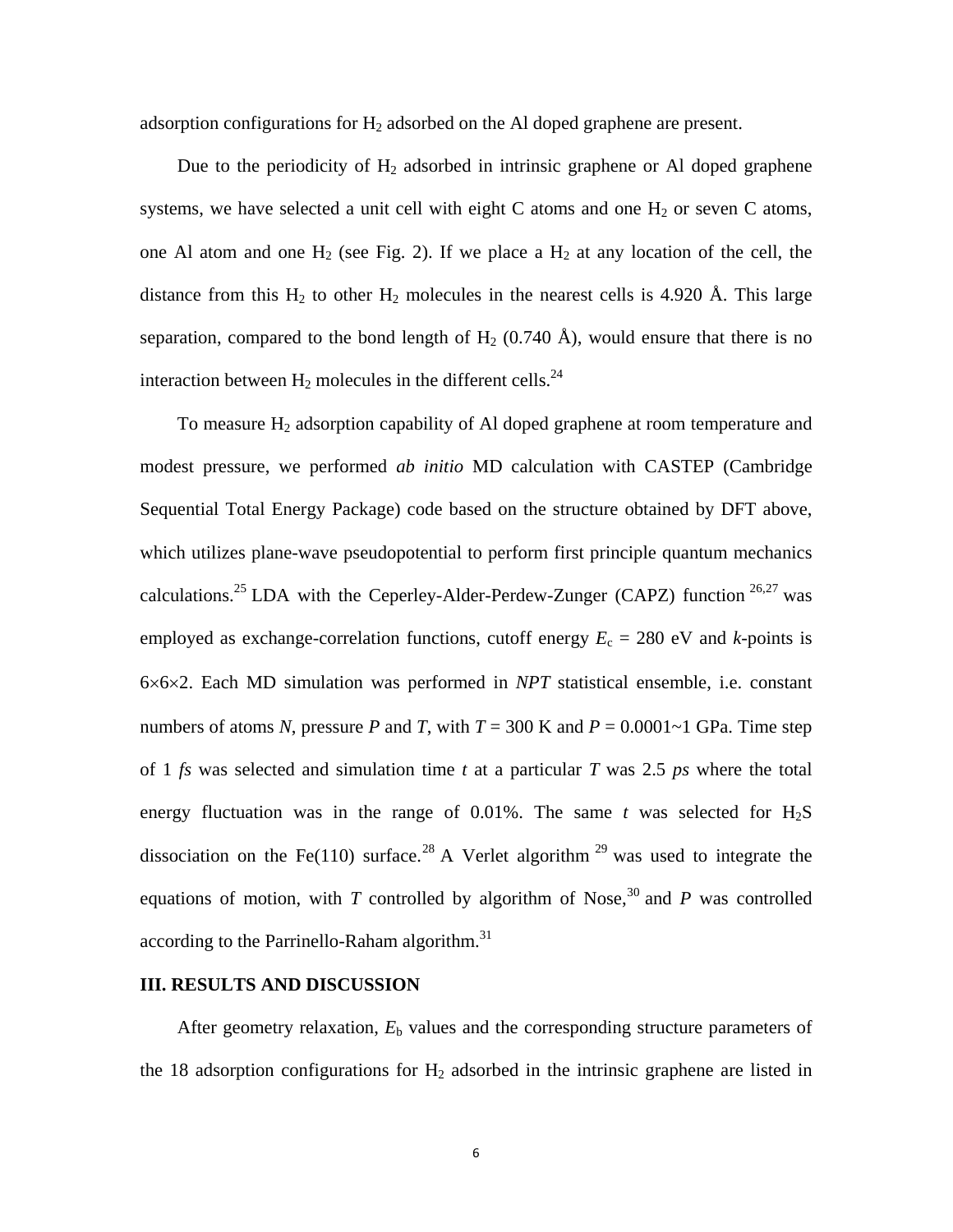Table 1. It was found that the most favorable configuration is  $H_2$  adsorbed on the center site of the carbon ring with  $E<sub>b</sub> = -0.159$  eV as shown in Fig. 2(a) and the distance between  $H_2$  and the graphene  $d = 2.635$  Å. The results are consistent with other reported results of  $E<sub>b</sub> = -0.133$  eV and  $d \approx 2.8$  Å.<sup>16</sup> The small magnitude of  $E<sub>b</sub>$  shows that the system is in the weak physisorption region. It indicates that the intrinsic graphene is not suitable for hydrogen storage.

For the adsorption of  $H_2$  in the Al doped graphene, the corresponding results are also listed in Table 1. In light of Table 1, the most favorable position with  $E<sub>b</sub> = -0.427$  eV for the H<sub>2</sub> molecule is shown in Fig. 2(b). The distance between H<sub>2</sub> and the doped Al,  $l =$ 2.083 Å while that between H<sub>2</sub> and carbon layer,  $d = 2.073$  Å. As seen from Table 1, the interaction reaches the strongest when both  $l$  and  $d$  are minimized. The adsorption of  $H_2$ in the Al doped graphene is much larger than that in other systems, such as  $E<sub>b</sub> = -0.41$ eV/H<sub>2</sub> in Ti-C<sub>2</sub>H<sub>4</sub>-graphene system,<sup>8</sup> and  $E<sub>b</sub> = -0.08$  eV/H<sub>2</sub> in 12-Li-doped fullerene.<sup>9</sup> However, it still belongs to the physisorption system as the long distance between the doped graphene and the adsorbed  $H_2$ . Therefore, this strong physisorption interaction would be ideal for hydrogen storage, which can adsorb more  $H_2$  molecules.

To understand the enhancement effect of the doped Al on the  $H_2$  adsorption, the projected electronic density of states (PDOS) of the adsorbed  $H_2$ , the doped Al and the C atoms in both  $H_2$ /graphene and  $H_2$ /Al-doped-graphene systems are plotted and shown in Fig. 3. Fig. 3(a) shows the PDOS of H<sub>2</sub>/graphene system. The main peaks of H<sub>2</sub> are located at –4.37 eV and 6.92 eV. However, the main peaks of intrinsic graphene are located between 9 and 13 eV. Therefore, the interaction between  $H_2$  molecule and the intrinsic graphene is very weak because of non-overlapping of electrons in these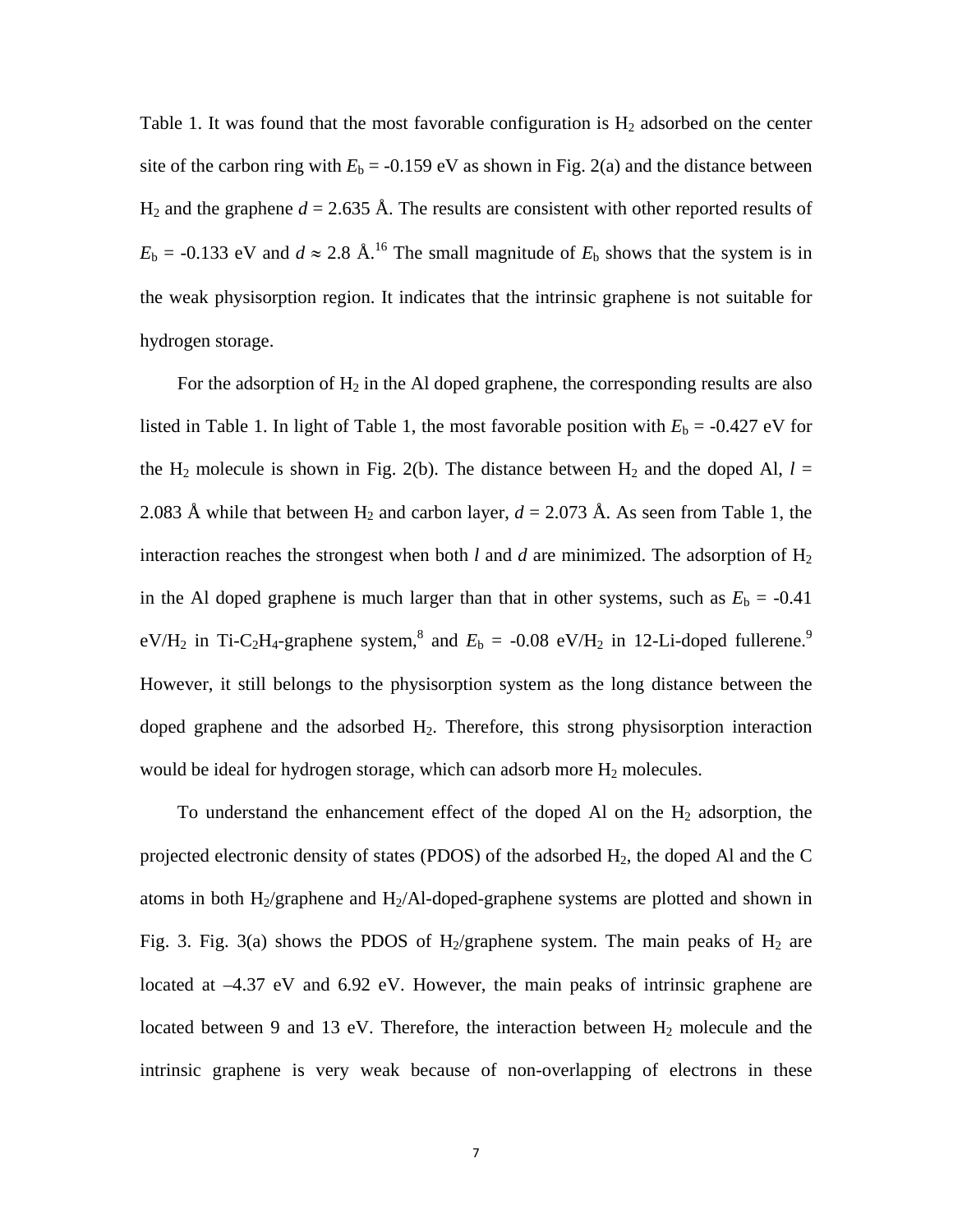substances, where  $E<sub>b</sub>$  is small. On the other hand, for the H<sub>2</sub>/Al-doped-graphene system shown in Fig. 3(b), the main peaks of  $H_2$  are located at  $-8.15$  eV,  $5.74$  eV,  $6.52$  eV, and 7.51 eV, respectively. The bands of  $H_2$  interact with both the doped Al and the C atoms synchronously at the positions indicated by the dash lines, showing a strong interaction between  $H_2$  and the Al doped graphene where  $E_b$  is the largest. In addition, the doped Al changes the electronic structures of both  $H_2$  and the graphene, and both their PDOSs shift towards the lower energy. It exhibits that the  $H<sub>2</sub>/Al-doped-graphene$  configuration is a much more stable system.

Table 2 shows the charge distribution in both the H<sub>2</sub>/graphene and H<sub>2</sub>/Al-dopedgraphene systems using Mulliken analysis. Before and after  $H_2$  adsorption, the charge variation for the former is little while it is significant for the latter. In addition, H6 has much more positive charge than H5. Thus, the interaction between  $H_2$  and the Al doped graphene is mainly achieved through H6. The interaction between the band at the location of the highest peak of PDOS plot of  $H_2$  and that of C atoms implies a strong interaction between the  $H_2$  and C atoms, as shown in Fig. 3(b).

The illustrations of electron density distribution for the H<sub>2</sub>/graphene and H<sub>2</sub>/Aldoped-graphene systems are shown in Fig. 4. In the system of  $H_2$ /graphene [Fig. 4(a)], no electron exists in the region between  $H_2$  and C layer while some electrons appear in the region among  $H_2$ , Al atom and C layer in the system of  $H_2/A$ l-doped-graphene [Fig. 4(b)]. This supports the notion that the H<sub>2</sub>/Al-doped-graphene possesses a much stronger  $H_2$ adsorption ability.

After understanding the mechanism of the enhancement for  $H_2$  adsorption in the Al doped graphene, it is important to determine how much  $H_2$  molecules can be adsorbed on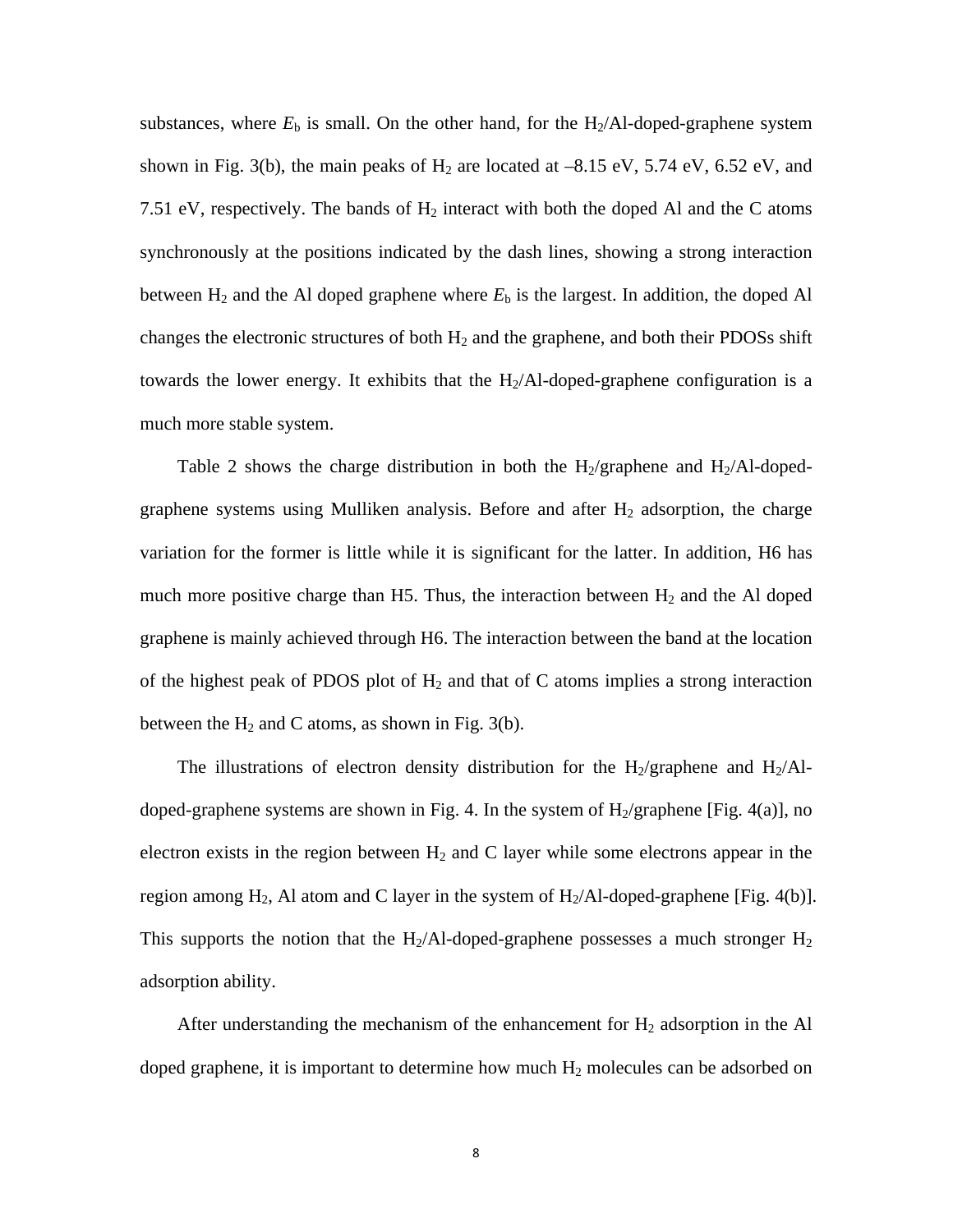the  $3\times3$  layer surface. We constructed an adsorption configuration with 3 H<sub>2</sub> molecules adsorbed in the three favorable C1 adsorption positions on the topside of the doped system. After geometry relaxation, the atomic structure is shown in Fig. 5(a). It has  $E<sub>b</sub> = -$ 0.303 eV/H<sub>2</sub>, which satisfies the requirement of  $E<sub>b</sub> = -0.20 \sim -0.40$  eV/H<sub>2</sub> at room temperature  $3-6$  set by DOE although the value of 5.1 wt% of H<sub>2</sub> adsorbed is slightly below the DOE′s 6 wt% target.

In order to understand the effect of the adsorbed  $H_2$  molecule number on the  $E_b$ , the configuration with 6  $H_2$  molecules adsorbed in the Al doped graphene in the favorable C1 adsorption positions on both sides was calculated. It is found that  $E<sub>b</sub> = -0.164$  eV/H<sub>2</sub>, which is much smaller than the  $E<sub>b</sub>$  for the above case where the Al doped graphene adsorbed 3  $H_2$  on one side of graphene. In addition, the adsorption with 8  $H_2$  molecules in the Al doped graphene was also calculated, and it is found  $2 H_2$  molecules were released. In the other words, the interaction between  $H_2$  molecules would weaken the adsorption and the saturated number of  $H_2$  molecules adsorption is 6.

It is well known that *T* and *P* have essential effects on hydrogen storage, where increasing *P* and decreasing *T* enhance the capacity of hydrogen storage. Thus, most studied systems are either under high *P* or at very low  $T<sub>1</sub><sup>20</sup>$  which may not be viable for mobile applications. For example, a storage capacity of 8 wt% for purified single wall carbon nanotubes (SWNTs) at 80 K with a hydrogen pressure of 13 MPa 32 and a lower hydrogen storage capacity of 2.3 wt% at 77 K were reported.<sup>33</sup> The hydrogen storage capacities in other carbon related materials, such as activated carbon (AC), single walled carbon nanohorn, SWNTs, and graphite nanofibers (GNFs) were also investigated.<sup>34</sup> Although the AC had a capacity of 5.7 wt% at 77 K with  $P = 3$  MPa, its capacity is  $\lt 1\%$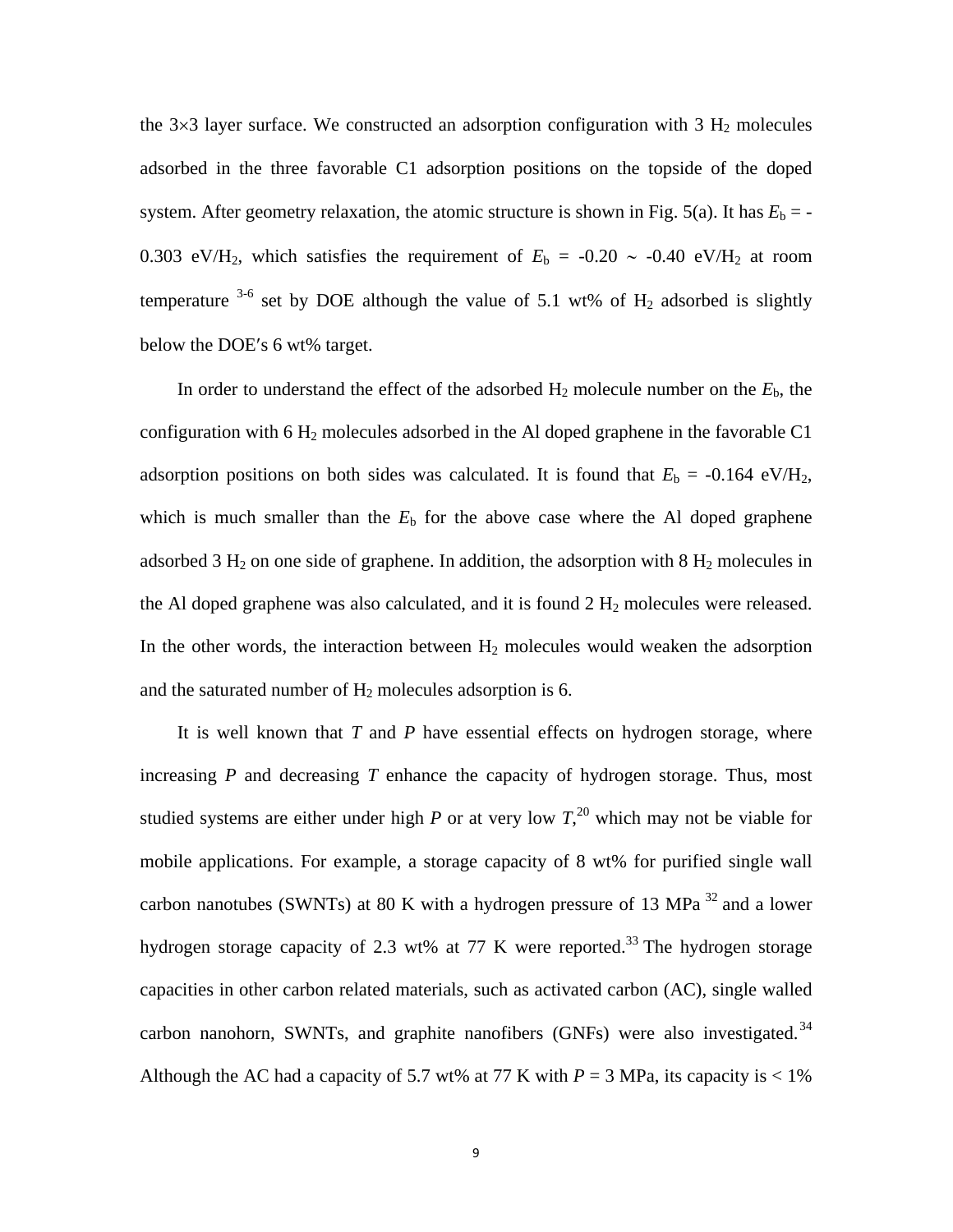at  $300 \text{ K.}^{34}$  Recent experimental results demonstrated that the intrinsic graphene has hydrogen storage capacity of 1.7 wt% under 1 atm at 77 K, and 3 wt% under 100 atm at 298 K. $^{35}$  Thus, to meet the DOE target, it is necessary to study the adsorption and desorption behaviors of  $H_2$  in the Al doped graphene at  $T = 300$  K with different P. Therefore, the adsorption behaviors of  $3H<sub>2</sub>/Al-doped-graphene$  and  $6H<sub>2</sub>/Al-doped$ graphene systems were calculated under 0.0001, 0.01, 0.1 and 1 GPa using *ab initio* MD simulation. For both the  $3H_2/A$ l-doped-graphene and  $6H_2/A$ l-doped-graphene systems, we found that all  $H_2$  molecules were released at 0.0001 GPa [Fig. 5(c)]. However, there was only one  $H_2$  molecule adsorbed in both the systems at 0.01 GPa, while the structure of the doped graphene was completely destroyed with H and Al forming covalent bond at 1 GPa [Fig. 5(d)]. When  $P = 0.1$  GPa, there are three H<sub>2</sub> left on the top side of the two Al doped systems [Fig. 5(b)]. Therefore, the Al doped graphene for hydrogen storage capacity at room temperature and 0.1 GPa is 5.13 wt% with  $E<sub>b</sub> = -0.260 \text{ eV/H}_2$ , satisfying the requirements of actual application. In addition, all the adsorbed  $H_2$  molecules can be released when  $P = 0.0001$  GPa.

#### **IV. CONCLUSION**

In conclusion, the adsorption behaviors of  $H_2$  in the intrinsic and Al doped graphene were studied using DFT. It is found that the physisorption of  $H_2$  is greatly enhanced by doping Al into graphene. The doped Al varies the electronic structures of both C and  $H_2$ , causing the bands of  $H_2$  overlapping with those of Al and C synchronously. It induces an intensive interaction between  $H_2$  and the Al doped graphene. This was also demonstrated by the electron density distribution. In order to understand the temperature and pressure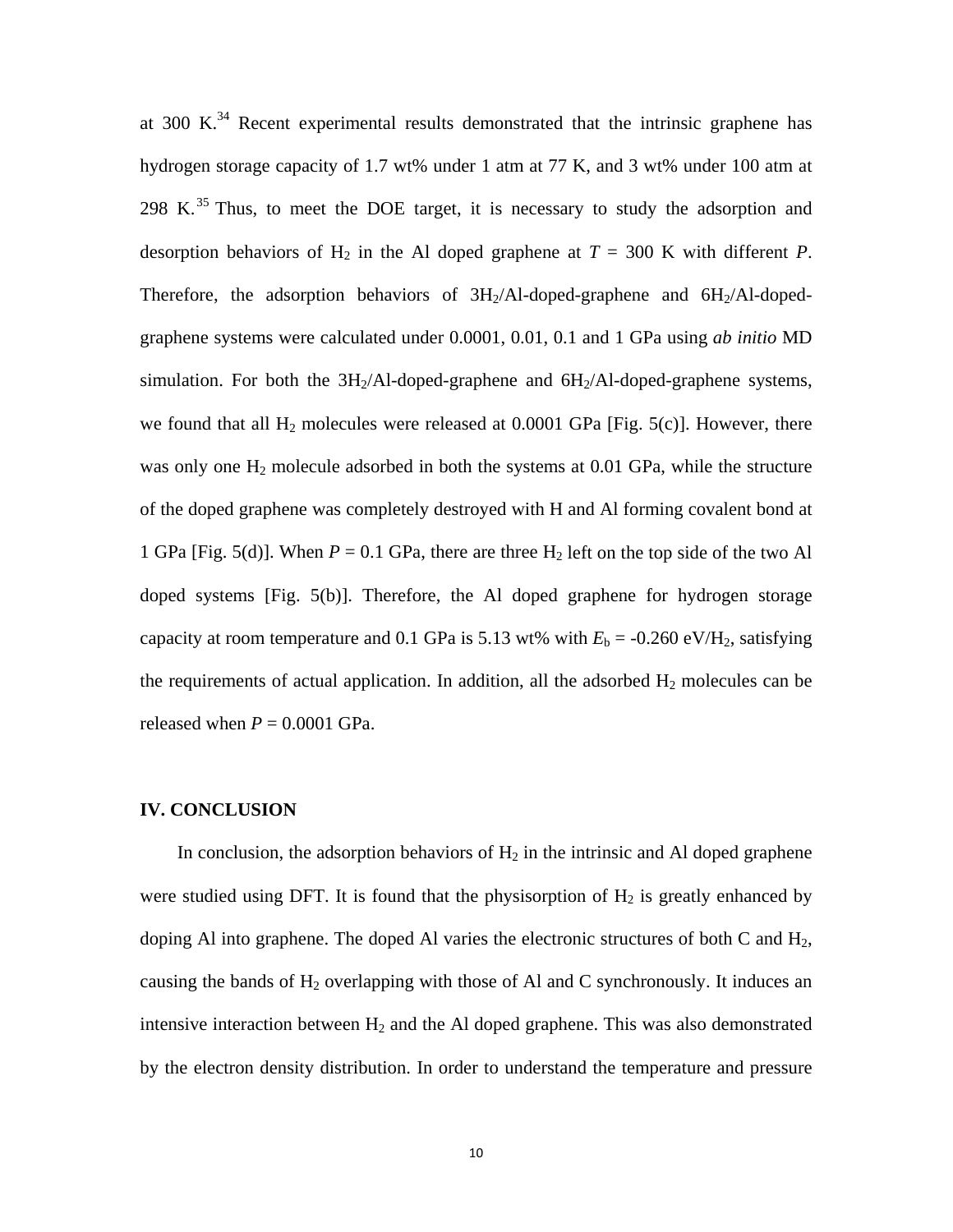effects on the H2 adsorption behavior for actual application, *ab initio* MD calculations for H2/Al-doped-graphene system were processed. It is found that the system has 5.13 wt% hydrogen storage ability at  $T = 300$  K with  $P = 0.1$  GPa. Therefore, the Al doped graphene would be a promising hydrogen storage material owing to the strong interaction between  $H_2$  and the Al doped graphene.

# **ACKNOWLEDGMENTS**

This work was financially supported by National Key Basic Research and Development Program (Grant No. 2004CB619301), ″985 Project″ of Jilin University and Australia Research Council Discovery Program DP0665539.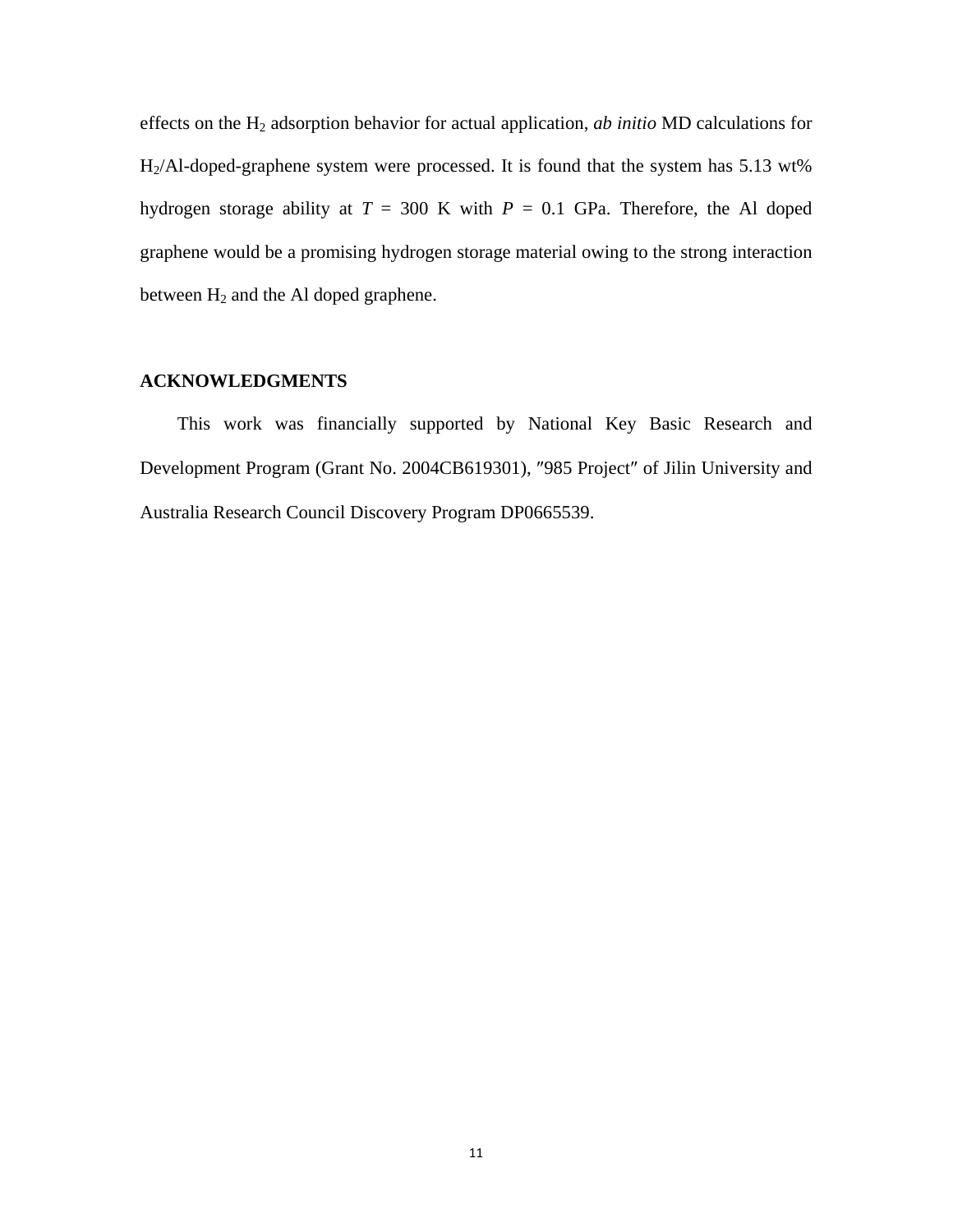# **References**

- 1 R. Coontz and B. Hanson, Science **305**, 957 (2004).
- 2 L. Schlapbach and A. Züttel, Nature **414**, 353 (2001).
- 3 E. Klontzas, A. Mavrandonakis, E. Tylianakis, and G. E. Froudakis, Nano Lett. **8**, 1572 (2008).
- 4 G. Mpourmpakis, E. Tylianakis, and G. E. Froudakis, Nano Lett. **7**, 1893 (2007).
- 5 K. R. S. Chandrakumar and S. Ghosh, Nano Lett. **8**, 13 (2008).
- 6 W. Q. Deng, X. Xu, and W. A. Goddard, Phys. Rev. Lett. **92**, 166103 (2004).
- 7 A. Nikitin, X. Li, Z. Zhang, H. Ogasawara, H. Dai, and A. Nilsson, Nano Lett. **8**, 162 (2008).
- 8 E. Durgun, S. Ciraci, W. Zhou, and T. Yildirim, Phys. Rev. Lett. **97**, 226102 (2006).
- 9 Q. Sun, P. Jena, Q. Wang, and M. Marquez, J. Am. Chem. Soc*.* **128**, 9741 (2006).
- 10 D. Li, M. B. Müller, S. Gilje, R. B. Kaner, and G. G. Wallace, Nat. Nanotech. **3**, 201 (2008).
- 11 C. Lee, X. Wei, J. W. Kysar, and J. Hone, Science **321**, 385 (2008).
- $12$ X. Li, A. Grubisic, S. T. Stokes, J. Cordes, G. F. Ganteför, K. H. Bowen, B. Kiran, M. Willis, P. Burgert, and H. Schnöckel, Science **315**, 356 (2007).
- <sup>13</sup> J. Graetz, S. Chaudhuri, Y. Lee, T. Vogt, J. T. Muckerman, and J. J. Reilly, Phys. Rev. B **74**, 214114 (2006).
- 14 B. Delley, J. Chem. Phys. **92**, 508 (1990).
- 15 I. Cabria, M. J. LóPez, and J. A. Alonso, J. Chem. Phys. **128**, 144704 (2008).
- 16 Y. Okamoto and Y. Miyamoto, J. Phys. Chem. B **105**, 3470 (2001).
- 17 A. Lugo-Solis, and I. Vasiliev, Phys. Rev. B **76**, 235431 (2007).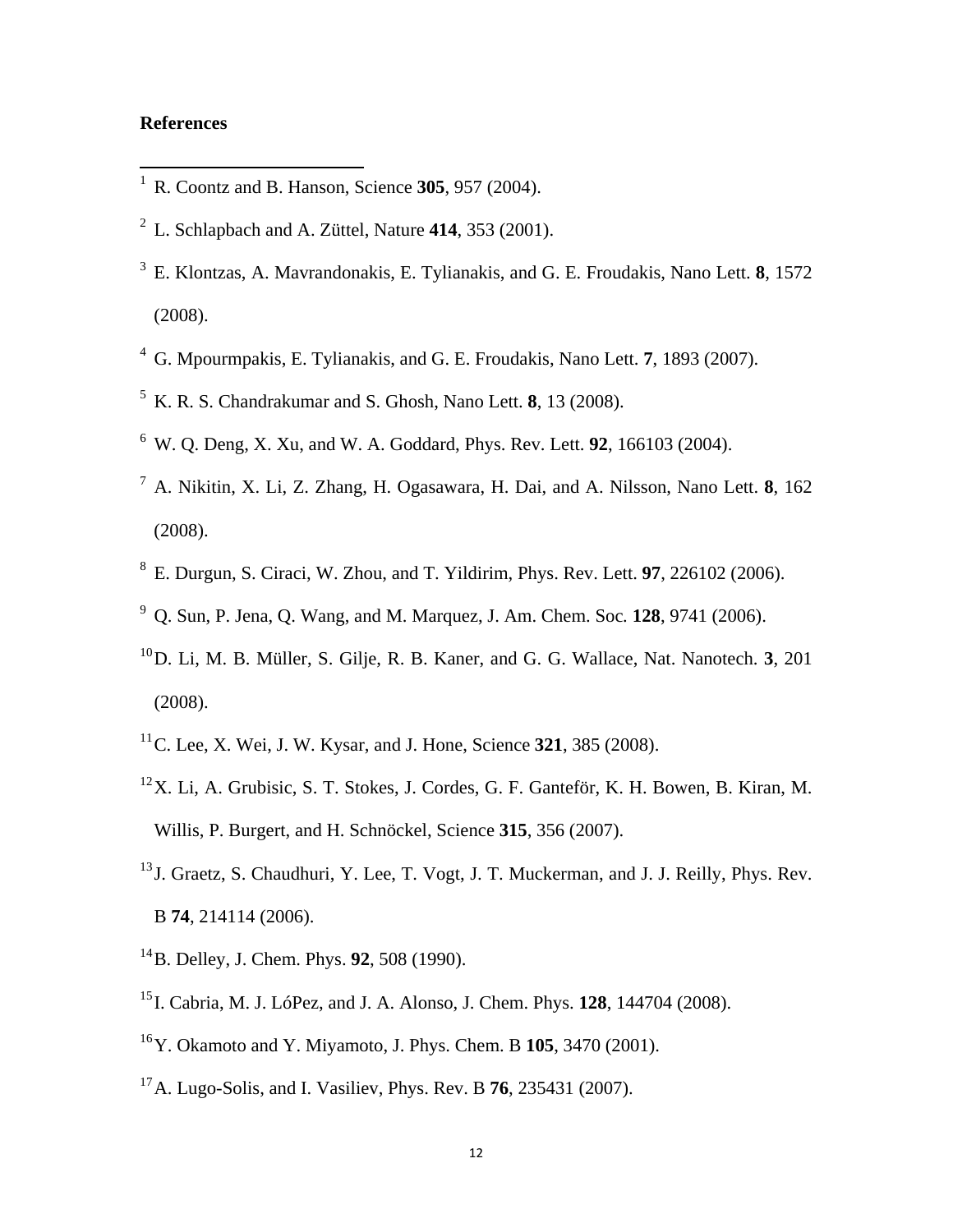- 18 O. Leenaerts, B. Partoens, and F. M. Peeters, Phys. Rev. B **77**, 125416 (2008).
- 19 K. Tada, S. Furuya, and K. Watanabe, Phys. Rev. B **63**, 155405 (2001).
- 20 U. Sahaym and M. G. Norton, J. Mater. Sci. **43**, 5395 (2008).
- 21 L. A. Girifacol and M. Hodak, Phys. Rev. B **65**, 125404 (2002).
- 22 D. R. Lide, *CRC Handbook of Chemistry and Physics*, 81st edn. (CRC Press, Boca Raton, FL, 2000).
- 23 P. O. Krasnov, F. Ding, A. K. Singh, and B. I. Yakobson, J. Phys. Chem. C **111**, 179777 (2007).
- 24 J. S. Arellano, L. M. Molina, A. Rubio, and J. A. Alonso, J. Chem. Phys. **112**, 8114 (2000).
- <sup>25</sup> M. D. Degall, P. L. D. Lindan, M. J. Probert, C. J. Pickard, P. J. Hasnip, S. J. Clark, and M. C. Payne, J. Phys.: Condens. Matter **14**, 2717 (2002).
- 26 D. M. Ceperley and B. J. Alder, Phys. Rev. Lett. **45**, 566 (1980).
- 27 J. P. Perdew and A. Zunger, Phys. Rev. B **23**, 5048 (1981).
- 28 M. J. S. Spencer and I. Yarovsky, J. Phys. Chem. C **111**, 16372 (2007).
- 29 L. Verlet, Phys. Rev. **159**, 98 (1967).
- 30 S. Nose, Prog. Theor. Phys. **supplement**, 1 (1991).
- 31 M. Parrinello and A. Rahaman, J. Appl. Phys. **52**, 7182 (1981).
- $32$  Y. Ye, C. C. Ahn, C. Witham, B. Fultz, J. Liu, A. G. Rinzler, D. Colbert, K. A. Smith, and R. E. Smalley, Appl. Phys. Lett. **74**, 2307 (1999).
- 33 B. Panella, M. Hirscher, and S. Roth, Carbon **43**, 2209 (2005).
- 34 W. C. Xu, K. Takahashi, Y. Matsuo, Y. Hattori, M. Kumagai, S. Ishiyama, K. Kaneko, and S. Iijima, Int. J. Hydrogen Energy **32**, 2504 (2007).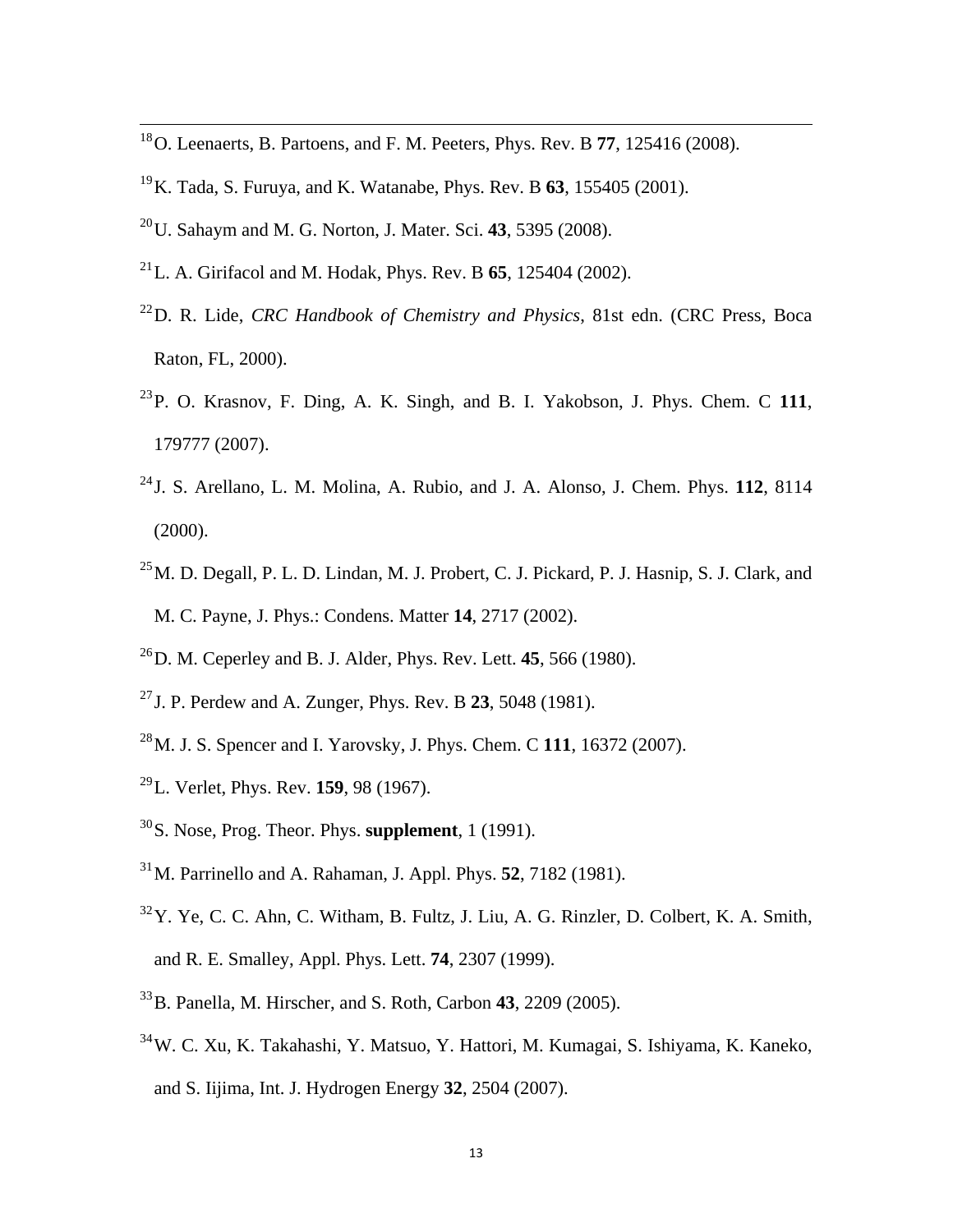<sup>&</sup>lt;sup>35</sup> A. Ghosh, K. S. Subrahmanyam, K. S. Krishna, S. Datta, A. Govindaraj, S. K. Pati, and C. N. R. Rao, J. Phys.Chem. C **112**, 15704 **(**2008).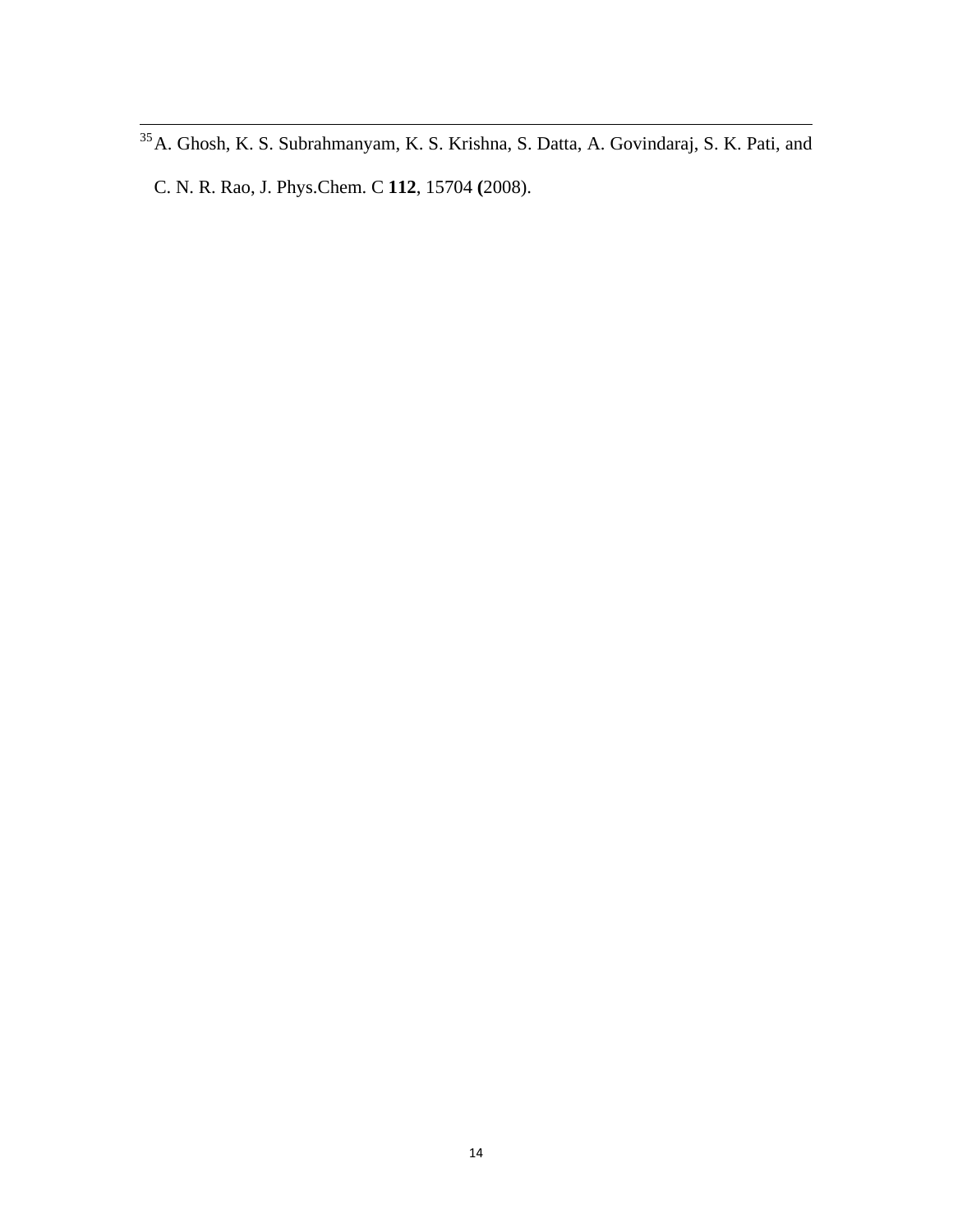Table 1. Summary of results for  $H_2$  adsorption on intrinsic graphene and Al doped graphene on different adsorption sites. For  $H_2$  adsorption on intrinsic graphene, there are 6 different adsorption sites as listed in the table. For  $H_2$  adsorption on Al doped graphene, there are 18 different adsorption configurations as shown in Fig. 1.

| Initial binding configuration |                | Intrinsic graphene |                         | Al doped graphene |          |                                           |
|-------------------------------|----------------|--------------------|-------------------------|-------------------|----------|-------------------------------------------|
|                               |                | $E_{\rm b}$ (eV)   | $d\left(\AA\right)^{5}$ | $E_{\rm b}$ (eV)  | $l(A)^a$ | $\underline{d}(\check{A})^{\overline{b}}$ |
| $H_2$ //graphene              | T <sub>1</sub> | $-0.136$           | 2.845                   | $-0.209$          | 2.762    |                                           |
|                               | T <sub>2</sub> |                    |                         | $-0.34$           | 2.526    | 2.682                                     |
|                               | T <sub>3</sub> |                    |                         | $-0.407$          | 2.588    | 2.486                                     |
|                               | T <sub>4</sub> |                    |                         | $-0.361$          | 2.942    | 2.537                                     |
|                               | B <sub>1</sub> | $-0.139$           | 2.817                   | $-0.21$           | 2.757    |                                           |
|                               | B <sub>2</sub> |                    |                         | $-0.411$          | 2.527    | 2.575                                     |
|                               | B <sub>3</sub> |                    |                         | $-0.411$          | 2.506    | 2.563                                     |
|                               | C <sub>1</sub> | $-0.159$           | 2.635                   | $-0.427$          | 2.083    | 2.073                                     |
|                               | C <sub>2</sub> |                    |                         | $-0.188$          |          | 2.657                                     |
| $H_2 \perp$ graphene          | T1             | $-0.141$           | 2.615                   | $-0.153$          | 2.622    |                                           |
|                               | T <sub>2</sub> |                    |                         | $-0.284$          | 2.427    | 2.749                                     |
|                               | T <sub>3</sub> |                    |                         | $-0.406$          | 2.367    | 2.524                                     |
|                               | T <sub>4</sub> |                    |                         | $-0.33$           | 2.976    | 2.179                                     |
|                               | B1             | $-0.142$           | 2.620                   | $-0.206$          | 2.271    | 3.732                                     |
|                               | B <sub>2</sub> |                    |                         | $-0.412$          | 2.468    | 2.595                                     |
|                               | B <sub>3</sub> |                    |                         | $-0.426$          | 3.196    | 2.074                                     |
|                               | C <sub>1</sub> | $-0.148$           | 2.425                   | $-0.426$          | 2.092    | 2.104                                     |
|                               | C <sub>2</sub> |                    |                         | $-0.24$           | 3.117    | 2.468                                     |

a. Distance between Al and H2.

b. Distance between  $H_2$  molecule and graphene or Al doped graphene layer.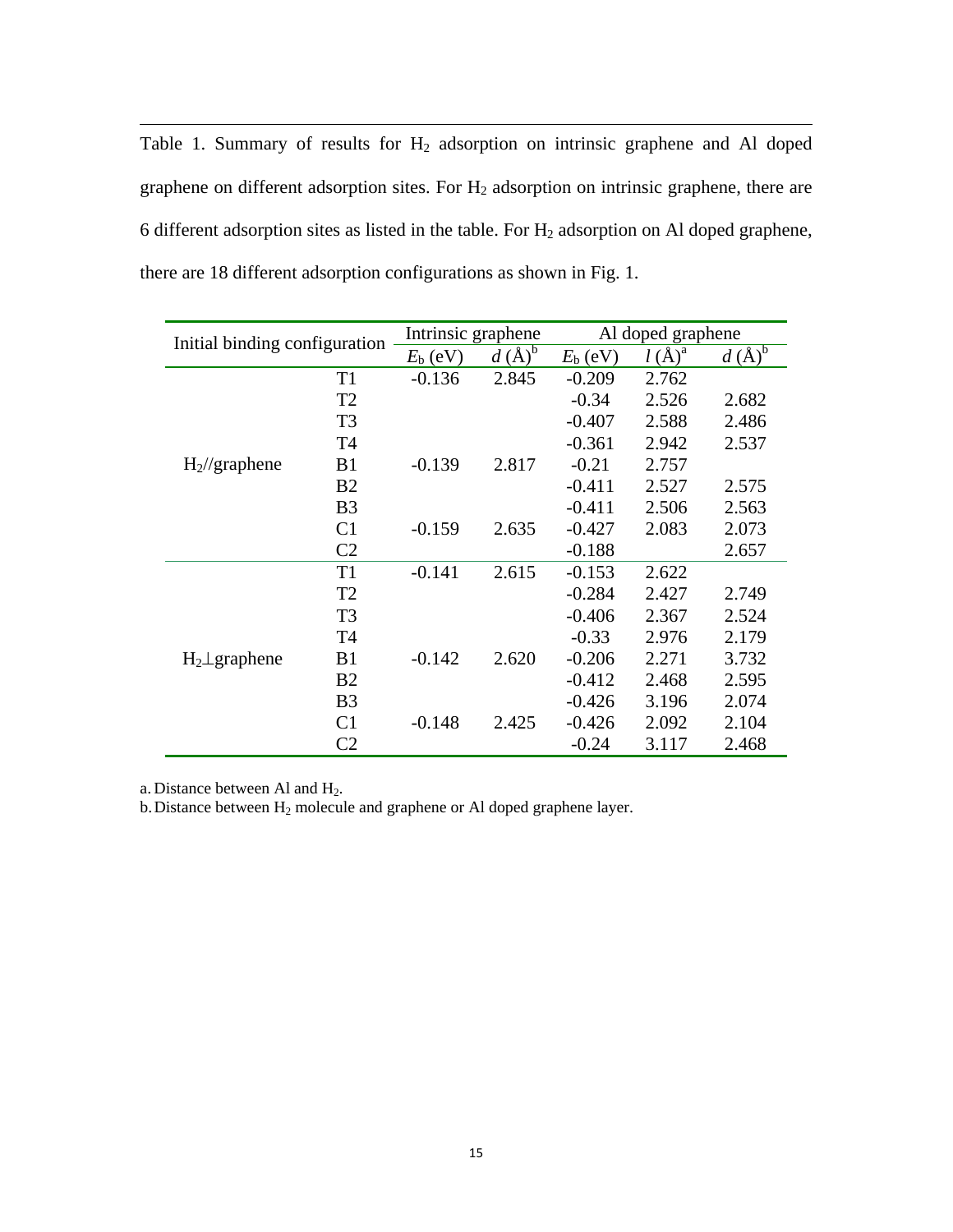Table 2. Charges of atoms in  $H_2$  adsorbed in graphene system as well as charge transfer  $Q$  between graphene and  $H_2$  molecule, obtained by Mulliken analyse. The unit of the atom charge is one electron charge *e*, which is elided here for clarity.

| Atom           | intrinsic graphene | Al doped graphene |  |  |
|----------------|--------------------|-------------------|--|--|
| Al1(C1)        | 0.001              | 0.292             |  |  |
| C <sub>2</sub> | $-0.002$           | $-0.228$          |  |  |
| C <sub>3</sub> | $\mathbf{0}$       | $-0.193$          |  |  |
| C <sub>4</sub> | $\mathbf{\Omega}$  | $-0.193$          |  |  |
| H <sub>5</sub> | $-0.001$           | $-0.001$          |  |  |
| H <sub>6</sub> | $-0.001$           | 0.021             |  |  |
|                | $-0.002$           | 0.019             |  |  |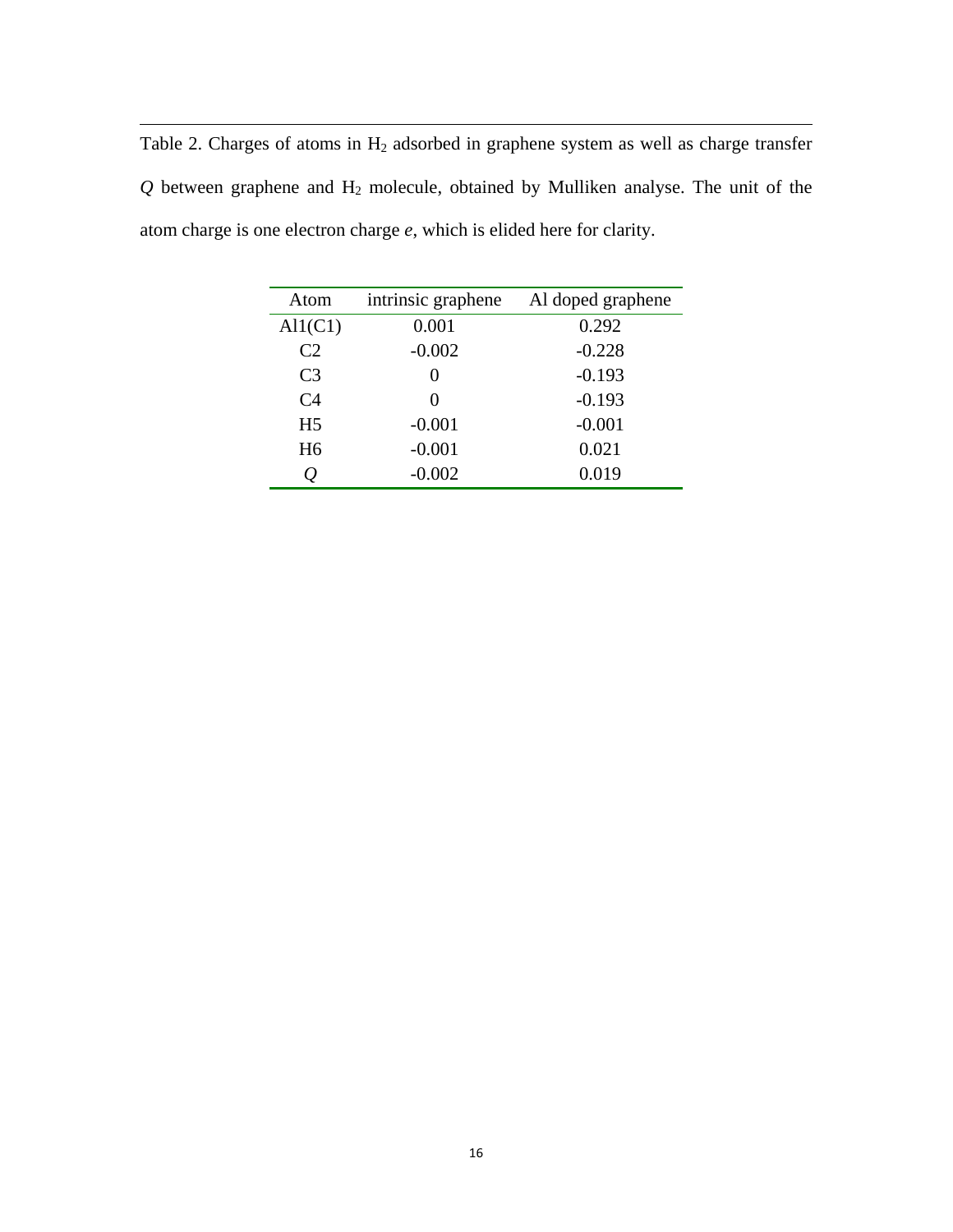### **Captions:**

FIG. 1. Nine different adsorption sites on Al doped graphene. The gray and pink balls are respectively C and Al atoms.

<u> 1989 - Johann Stoff, amerikansk politiker (d. 1989)</u>

FIG. 2. The favorite adsorption configurations with  $1 H_2$  molecule adsorbed in intrinsic graphene (a), and in Al doped graphene (b). The gray and pink balls have the same meaning in Fig. 1, and the white balls are H atoms.

FIG. 3. The projected electronic density of states (PDOS) of adsorbed  $H_2$ , doped Al and graphene for both the H<sub>2</sub>/graphene and H<sub>2</sub>/Al-doped-graphene systems as shown in panel (a) and panel (b), respectively. Fermi level is set to 0.

FIG. 4. Electron density distributions in the H<sub>2</sub>/graphene [panel (a)] and H<sub>2</sub>/Al-dopedgraphene [panel (b)] systems.

FIG. 5. Atomic configurations  $3H<sub>2</sub>/Al-doped-graphene$  system at different temperature and pressure. (a) In the ideal condition with  $T = 0$  K, (b) in the condition with  $T = 300$  K and  $P = 0.1$  GPa, (c) in the condition with  $T = 300$  K and  $P = 0.0001$  GPa, and (d) in the condition with  $T = 300$  K and  $P = 1$  GPa.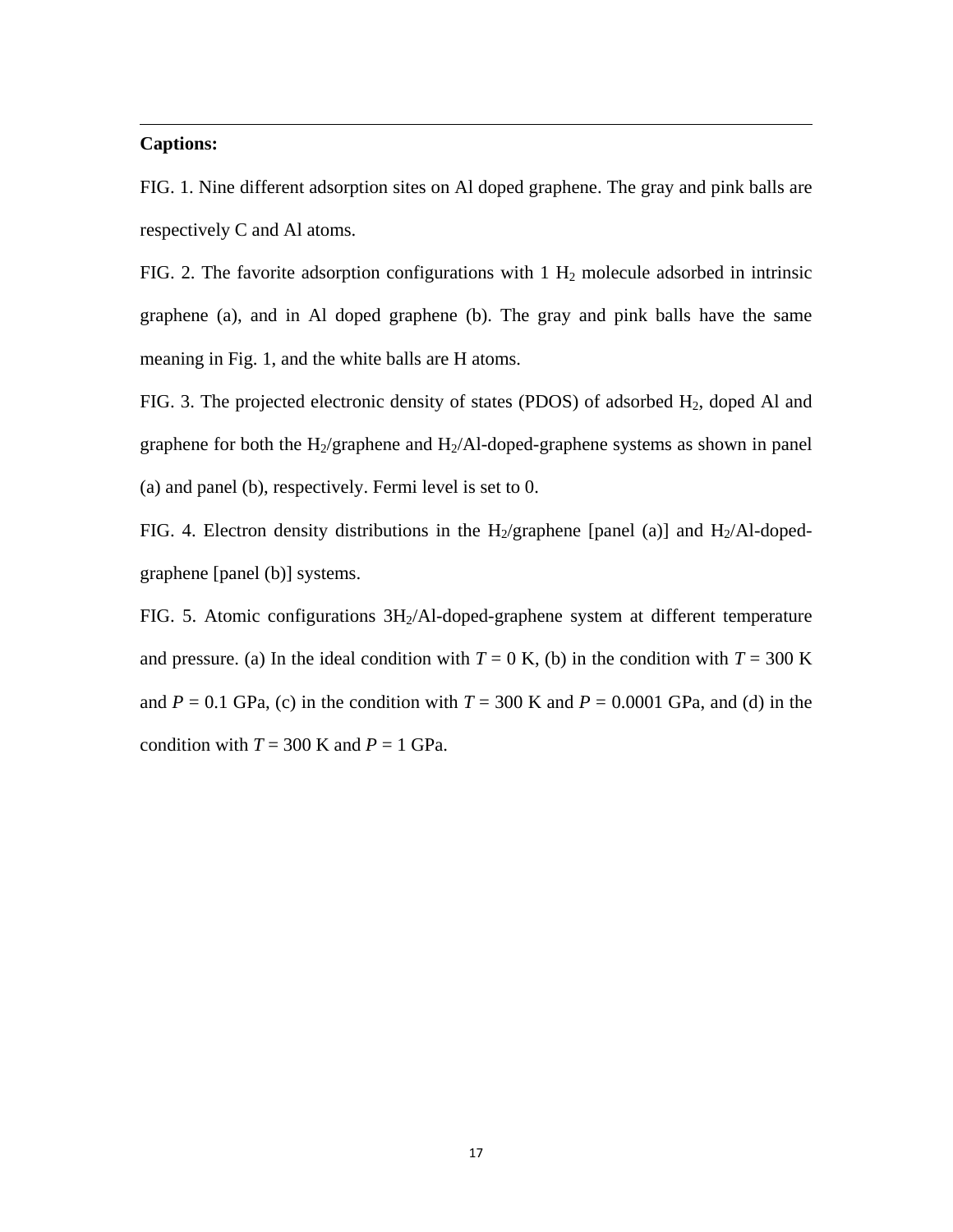



FIG. 2

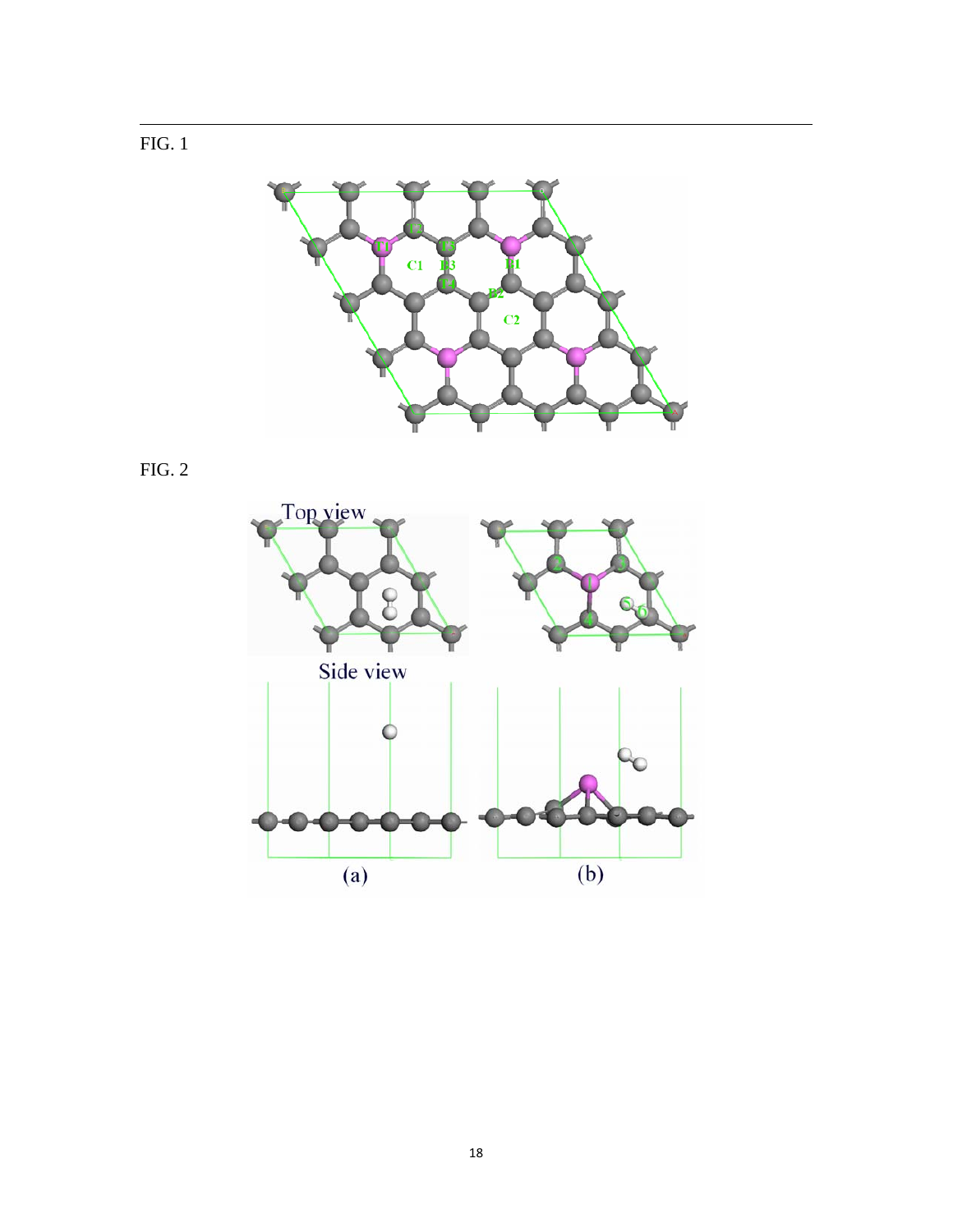FIG. 3



<u> 1989 - Johann Stoff, amerikansk politiker (d. 1989)</u>